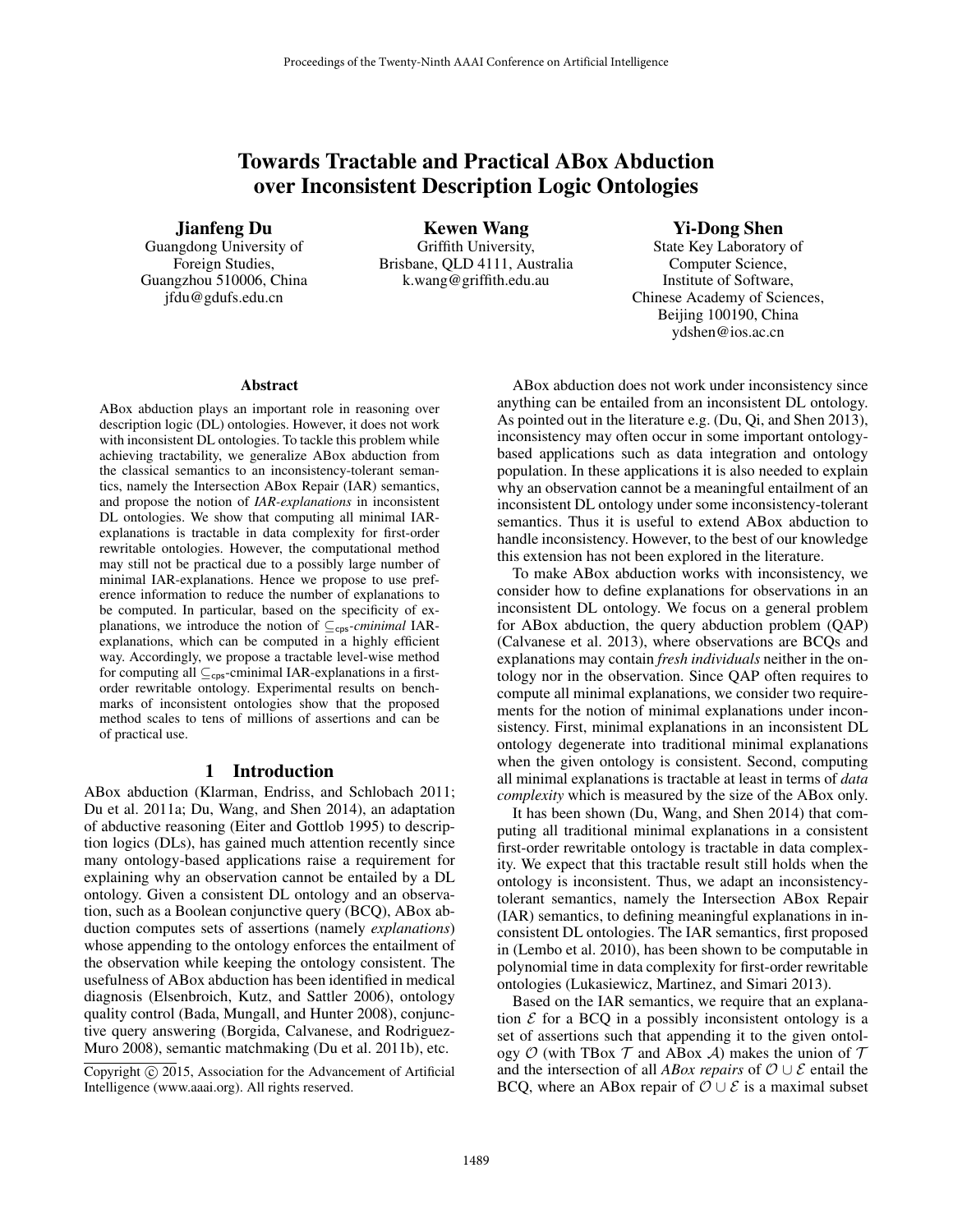of the ABox of  $\mathcal{O} \cup \mathcal{E}$  (namely  $\mathcal{A} \cup \mathcal{E}$ ) that is consistent with  $\mathcal T$ . However, this condition alone does not ensure a minimal explanation to degenerate into a traditional one when  $\mathcal O$  is consistent. Hence we further require that no assertion in the explanation  $\mathcal E$  is also in the ABox  $\mathcal A$  while appending  $\mathcal E$  to an arbitrary ABox repair  $R$  of  $O$  does not introduce inconsistency, i.e.,  $R \cup \mathcal{E}$  is consistent with the TBox  $\mathcal{T}$ .

We call an explanation satisfying all the above conditions an *IAR-explanation*. We show that computing all minimal IAR-explanations for a BCQ in a first-order rewritable ontology is tractable in data complexity. However, the computational method may still not be practical because there can be a large number of minimal IAR-explanations for a BCQ, as shown in (Du, Wang, and Shen 2014) for traditional minimal explanations. Hence we propose to use preference information to reduce the number of explanations to be computed. Given a precedence relation  $\preceq$  between IAR-explanations, we call a minimal IAR-explanation  $\mathcal{E} \preceq$ -*minimal* if for all minimal IAR-explanations  $\mathcal{E}', \mathcal{E}' \preceq \mathcal{E}$  implies  $\mathcal{E} \preceq \mathcal{E}'.$ The representative explanations proposed in (Du, Wang, and Shen 2014) amount to  $\subseteq$ <sub>s</sub>-minimal IAR-explanations in consistent DL ontologies, where for two explanations  $\mathcal{E}'$  and  $\mathcal{E}$ , we say  $\mathcal{E}' \subseteq_{\mathsf{s}} \mathcal{E}$  if there is a substitution  $\theta$  for  $\mathcal{E}'$ , which replaces fresh individuals in  $\mathcal{E}'$  with fresh or existing individuals, such that  $\mathcal{E}'\theta$  is a subset of  $\mathcal{E}$ .

As empirically found by Du, Wang, and Shen (2014), sometimes there can still be too many representative explanations to be computed. Hence we consider computing some but not all  $\preceq$ -minimal IAR-explanations. According to Occam's razor, we propose  $\preceq$ -*cminimal* IAR-explanations, which are  $\preceq$ -minimal IAR-explanations with the minimum cardinality. One may consider to compute all  $\subseteq$ <sub>s</sub>-cminimal IAR-explanations. However, the minimality checking for these explanations is rather inefficient since it cannot be done without computing IAR-explanations that have larger cardinalities. For example, consider an ontology  $\mathcal{O} = \emptyset$ and a BCQ  $Q = \{r(a, x), r(x, y)\}\$  where a is an individual, and  $x$  and  $y$  are variables. There are four minimal IAR-explanations for Q in O, namely  $\mathcal{E}_1 = \{r(a, a)\},\$  $\mathcal{E}_2 = \{r(a, u_1), r(u_1, a)\}, \mathcal{E}_3 = \{r(a, u_1), r(u_1, u_1)\}$  and  $\mathcal{E}_4 = \{r(a, u_1), r(u_1, u_2)\}\$ , where  $u_1$  and  $u_2$  are fresh individuals. When checking if  $\mathcal{E}_1$  is  $\subseteq$ <sub>s</sub>-cminimal, we need to consider  $\mathcal{E}_2$ ,  $\mathcal{E}_3$  or  $\mathcal{E}_4$ , which have larger cardinalities. In fact, since  $\mathcal{E}_4 \subseteq_{\mathsf{s}} \mathcal{E}_1$  but  $\mathcal{E}_1 \not\subseteq_{\mathsf{s}} \mathcal{E}_4$ ,  $\mathcal{E}_1$  cannot be  $\subseteq_{\mathsf{s}}$ -cminimal.

To achieve a more efficient (thus more practical) computational method, we introduce another concrete precedence relation  $\subseteq_{\text{cps}}$ , where for two explanations  $\mathcal{E}'$  and  $\mathcal{E}$ , we say  $\mathcal{E}' \subseteq_{\text{cps}} \mathcal{E}$  if there is a substitution  $\theta$  for  $\mathcal{E}'$  such that  $\mathcal{E}'\theta$  has the same cardinality as  $\mathcal{E}'$  while  $\mathcal{E}'\theta$  is a subset of  $\mathcal{E}$ . For the aforementioned example, both  $\mathcal{E}_1$  and  $\mathcal{E}_4$  are  $\subseteq_{\mathsf{cps}}$ -minimal, but only  $\mathcal{E}_1$  is  $\subseteq_{\text{cps}}$ -cminimal. We show that  $\subseteq_{\text{cps}}$ -cminimal IAR-explanations are computable without computing IARexplanations that have larger cardinalities. Moreover, we propose a tractable (in data complexity) method for computing all  $\subseteq_{\text{cps}}$ -cminimal IAR-explanations in a first-order rewritable ontology. It works in an efficient level-wise manner. We also propose an important optimization to make  $\subseteq$ <sub>cps</sub>-cminimal IAR-explanations computed as early as possible. Experimental results on benchmarks of inconsistent

ontologies show that the proposed method is rather efficient and scales to tens of millions of assertions.

Due to the space limitation, proofs in this paper are only provided in our technical report (Du, Wang, and Shen 2015).

#### 2 Preliminaries

We assume that the reader is familiar with DLs (Baader et al. 2003). A DL ontology consists of a TBox and an ABox, where the TBox consists of a finite set of axioms declaring the relations between concepts and roles, and the ABox consists of a finite set of assertions mainly declaring which individuals (resp. individual pairs) are instances of a concept (resp. a role). We assume that the *Unique Name Assumption* (Baader et al. 2003) is adopted and that an ABox contains only *basic* assertions which are concept assertions of the form  $A(a)$  or role assertions of the form  $r(a, b)$ , where A is a concept name,  $r$  is a role name, and  $a$  and  $b$  are individuals. Other concept assertions and role assertions can be normalized to basic ones in a standard way. Let  $\Sigma$  be a set of concept names and role names. An ABox that contains only concept names and role names from  $\Sigma$  is called a  $\Sigma$ -ABox.

We use the traditional semantics for DLs e.g. given in (Baader et al. 2003), which coincides with the classical firstorder semantics. A DL ontology O is said to be *consistent*, denoted by  $\mathcal{O} \not\models \bot$ , if it has at least one model; otherwise, it is *inconsistent*, denoted by  $\mathcal{O} \models \bot$ . An ABox A is said to be *consistent with* a TBox  $\mathcal{T}$  if  $\mathcal{T} \cup \mathcal{A}$  is consistent.

A Boolean conjunctive query (BCQ)  $\exists \vec{x} \Phi(\vec{x}, \vec{c})$  is made up of a conjunction of atoms  $\Phi(\vec{x}, \vec{c})$  over concept names and role names, where  $\vec{x}$  are variables and  $\vec{c}$  are individuals. In this paper a BCQ is usually written and treated as a set of atoms. For example, the BCQ  $\exists x A(x) \land B(x)$  is written as  ${A(x), B(x)}$ . The cardinality of a set S is denoted by  $|S|$ . A *substitution*  $\theta$  for a BCQ  $Q$  is a mapping from variables in Q to individuals or variables.  $\theta$  is *ground* if it maps variables to individuals only; in this case Qθ is called a *ground instance* of Q. A BCQ Q is *entailed by* a DL ontology  $\mathcal O$  if Q is satisfied by all models of  $\mathcal{O}$ , written  $\mathcal{O} \models Q$ .

The *query abduction problem* (simply *QAP*) (Calvanese et al. 2013) is a general problem for ABox abduction, where observations are BCQs and explanations may contain *fresh* individuals neither in the ontology nor in the observation.

**Definition 1.** Given a DL ontology with TBox  $\mathcal{T}$  and ABox A, a BCQ Q and a set  $\Sigma$  of concept names and role names (called *abducible predicates*). We call  $P = (\mathcal{T}, \mathcal{A}, Q, \Sigma)$  an instance of QAP. An *explanation* for  $P$  is a  $\Sigma$ -ABox  $\mathcal E$  such that  $\mathcal{T} \cup \mathcal{A} \cup \mathcal{E} \models Q$  and  $\mathcal{T} \cup \mathcal{A} \cup \mathcal{E} \not\models \bot$ .

QAP often requires to compute all *minimal* explanations for an instance  $P = (\mathcal{T}, \mathcal{A}, Q, \Sigma)$ . To compare with explanations containing different fresh individuals, fresh individuals are treated as variables. A *substitution* for an explanation  $\mathcal E$  is a mapping from fresh individuals in  $\mathcal E$  to existing or fresh individuals. A *renaming* for  $\mathcal E$  is a substitution for  $\mathcal E$  that maps different fresh individuals to different fresh individuals. We say  $\mathcal{E}' \subset_{\mathsf{r}} \mathcal{E}$  for two explanations  $\mathcal{E}'$  and  $\mathcal{E}$ , if there exists a renaming  $\rho$  for  $\mathcal{E}'$  such that  $\mathcal{E}'\rho \subset \mathcal{E}$ . Then minimal explanations for  $P$  can be defined below.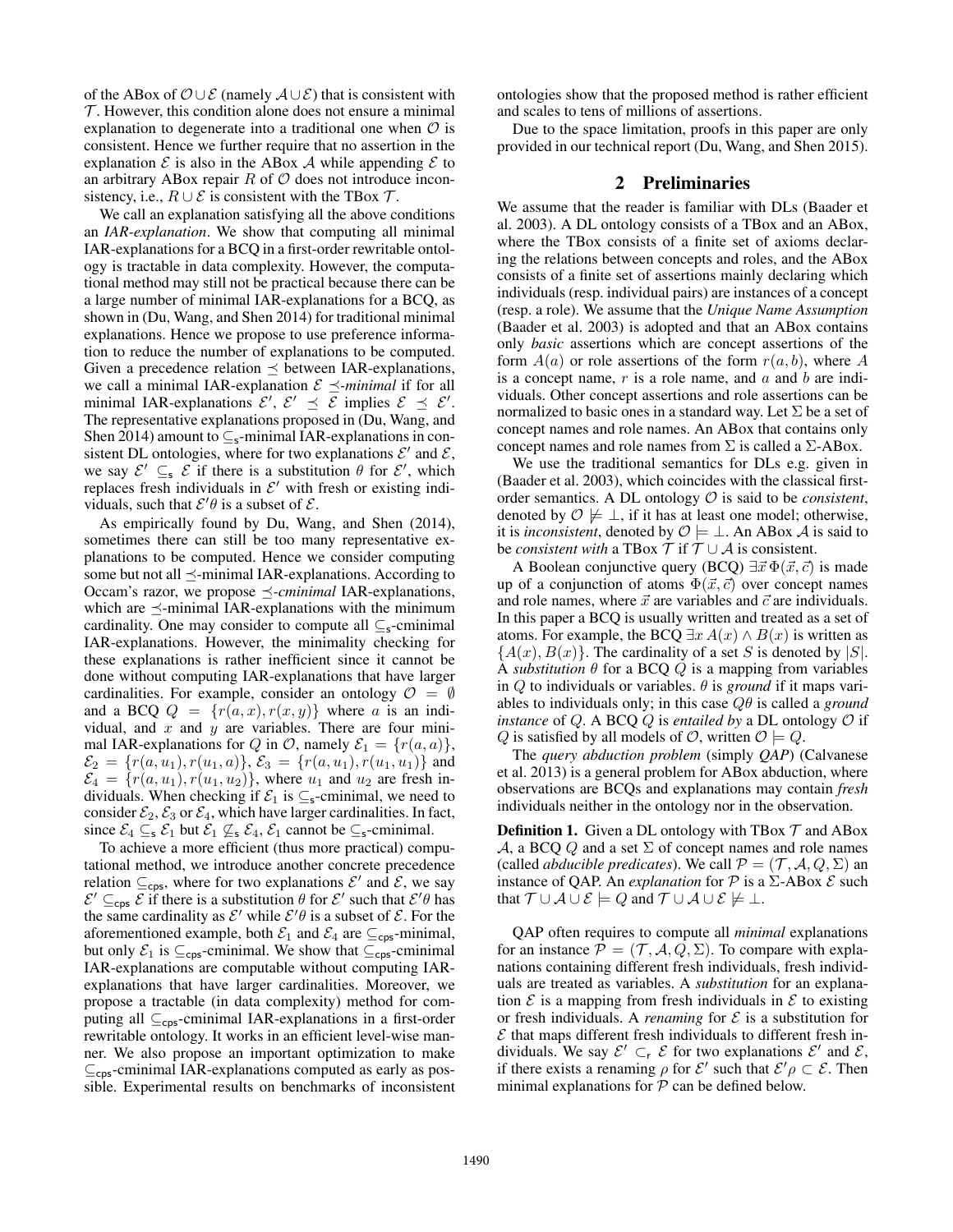Definition 2 (Du, Wang, and Shen 2014). A *minimal explanation*  $\mathcal E$  for  $\mathcal P = (\mathcal T, \mathcal A, Q, \Sigma)$  is an explanation for  $\mathcal P$ such that there is no explanation  $\mathcal{E}'$  for  $\mathcal P$  fulfilling  $\mathcal{E}' \subset_{\mathsf{r}} \mathcal{E}$ .

As shown in (Du, Wang, and Shen 2014), computing all minimal explanations for  $P$  is tractable in data complexity for *first-order rewritable* ontologies that are given by Definition 3. A first-order rewritable ontology has a TBox that can be translated to a Datalog $\pm$  (Cali, Gottlob, and Lukasiewicz 2012) ontology. Such an ontology consists of finitely many *tuple generating dependencies* (TGDs)  $\forall \vec{x} \forall \vec{y} \Phi(\vec{x}, \vec{y}) \rightarrow$  $\exists \bar{z} \varphi(\bar{x}, \bar{z})$ , *constraints*  $\forall \bar{x} \Phi'(\bar{x}) \rightarrow \bot$ , as well as *equality generating dependencies* (EGDs)  $\forall \vec{x} \Phi'(\vec{x}) \rightarrow x_1 = x_2$ , where  $\Phi(\vec{x}, \vec{y})$ ,  $\varphi(\vec{x}, \vec{z})$  and  $\Phi'(\vec{x})$  are conjunctions of atoms,  $x_1$  and  $x_2$  occur in  $\vec{x}$ , and  $\perp$  denotes the truth constant false. By  $\mathcal{T}_D$ ,  $\mathcal{T}_C$  and  $\mathcal{T}_E$  we denote the portions of a TBox  $\mathcal{T}$  that are translated to TGDs, constraints and EGDs, respectively. Definition 3. A DL ontology is said to be *first-order rewritable* if its TBox  $\mathcal T$  can be translated to a Datalog<sup> $\pm$ </sup> ontology and satisfies the following three conditions for an arbitrary BCQ Q and an arbitrary  $\Sigma_{\mathcal{T}}$ -ABox A, where  $\Sigma_{\mathcal{T}}$ is the set of concept names and role names in  $\mathcal{T}$ :

- (1)  $\mathcal{T} \cup \mathcal{A} \models Q$  if and only if  $\mathcal{T}_D \cup \mathcal{A} \models Q$  or  $\mathcal{T} \cup \mathcal{A} \models \bot$ ;
- (2)  $\mathcal{T}_C \cup \mathcal{T}_E$  can be rewritten to a finite set of BCQs according to  $\mathcal{T}_D$ , denoted by  $\gamma(\mathcal{T}_C \cup \mathcal{T}_E, \mathcal{T}_D)$ , such that  $\mathcal{T} \cup \tilde{\mathcal{A}} \models \bot$  if and only if  $\mathcal{A} \models Q'$  for some  $Q' \in$  $\gamma(\mathcal{T}_C \cup \mathcal{T}_E, \mathcal{T}_D);$
- (3) Q can be rewritten to a finite set of BCQs according to  $\mathcal{T}_D$ , denoted by  $\tau(Q, \mathcal{T}_D)$ , such that  $\mathcal{T}_D \cup \mathcal{A} \models Q$  if and only if  $\mathcal{A} \models Q'$  for some  $Q' \in \tau(Q, \mathcal{T}_D)$ .

An ontology expressed in most DLs in the DL-Lite family (Calvanese et al. 2007) is first-order rewritable (Calì, Gottlob, and Lukasiewicz 2012; Calì, Gottlob, and Pieris 2012). Since the DL-Lite family has become popular in many ontology-based applications and first-order rewritable ontologies are sufficient for these applications, we only consider first-order rewritable ontologies in this work.

#### 3 Defining Explanations under Inconsistency

An inconsistent DL ontology has no model and entails anything. To define meaningful entailments, inconsistencytolerant semantics have been proposed e.g. in (Lembo et al. 2010; Lukasiewicz, Martinez, and Simari 2013). Regarding QAP, it is helpful to see why a BCQ cannot be a meaningful entailment of an inconsistent DL ontology. Hence it is reasonable to adapt some inconsistent-tolerant semantics to defining explanations for QAP under inconsistency. We consider two requirements for the notion of minimal explanations under inconsistency. Firstly, to ensure that any computational method designed for these minimal explanations is still correct for traditional minimal explanations given by Definition 2, minimal explanations should degenerate into traditional ones when the given ontology is consistent. Secondly, to guarantee efficiency, computing all these minimal explanations should be tractable for a large class of ontologies e.g. the first-order rewritable ontologies.

To seek an adaptation that meets the above two requirements, we consider inconsistency-tolerant semantics proposed in (Lembo et al. 2010; Lukasiewicz, Martinez, and Simari 2013). These semantics are rather popular because they are based on the classical first-order semantics and do not depend on extra information (such as priorities and weights) about assertions. The most popular semantics is the *ABox Repair* (*AR*) semantics (Lembo et al. 2010). Let  $O$  be a possibly inconsistent DL ontology that has a consistent TBox  $T$  and an ABox  $A$ . The AR semantics defines that a BCQ  $Q$  is a meaningful entailment of  $O$ , written  $\mathcal{O} \models_{AR} Q$ , if  $\mathcal{T} \cup R \models Q$  for all *ABox repairs* R of  $O$ , where an ABox repair of  $O$  is a maximal subset of  $A$  that is consistent with  $T$ . However, it has been shown (Lembo et al. 2010) that deciding if  $\mathcal{O} \models_{AR} Q$  is coNPcomplete in data complexity even when  $\mathcal O$  is expressed in DL-Lite<sub>core</sub>, the least expressive DL in the DL-Lite family. This implies that adapting the AR semantics to QAP cannot meet the second requirement. Hence we turn to another popular semantics, the *Intersection ABox Repair* (*IAR*) semantics (Lembo et al. 2010). Let  $AR(\mathcal{T}, \mathcal{A})$  denote the set of ABox repairs of  $O$ . The IAR semantics defines that a BCQ Q is a meaningful entailment of O, written  $\mathcal{O} \models_{IAR} Q$ , if  $\mathcal{T} \cup \bigcap_{R \in \mathsf{AR}(\mathcal{T}, \mathcal{A})} R \models Q$ . It has been shown (Lukasiewicz, Martinez, and Simari 2013) that deciding if  $\mathcal{O} \models_{IAR} Q$  is tractable in data complexity for first-order rewritable ontologies. Hence we choose the IAR semantics for adaptation.

Based on the IAR semantics, an explanation  $\mathcal E$  for  $\mathcal P =$  $(\mathcal{T}, \mathcal{A}, Q, \Sigma)$  where  $\mathcal T$  is consistent should be an  $\Sigma$ -ABox such that  $\mathcal T\cup\mathcal A\cup\mathcal E\models_{IAR}Q$ , i.e.,  $\mathcal T\cup\bigcap_{R\in\mathsf{AR}(\mathcal T,\mathcal A\cup\mathcal E)}R\models$ Q. However, this condition alone does not ensure a minimal explanation to degenerate into a traditional one when  $T \cup A$ is consistent. To meet the first requirement, we compensate another condition that  $\mathcal{E} \cap \mathcal{A} = \emptyset$  and  $\mathcal{T} \cup \mathcal{E} \cup R \not\models \bot$  for all  $R \in AR(\mathcal{T}, \mathcal{A})$ . This condition is justifiable in the sense that  $\mathcal E$  is more doubtful than the ABox, while an arbitrary ABox repair is a subset of the ABox whose consistency should not be violated by more doubtful assertions. From the point of view of minimal conflicts, this condition is also justifiable. A *conflict* in a DL ontology  $\mathcal O$  with TBox  $\mathcal T$  and ABox  $\mathcal A$  is a subset of  $A$  that is inconsistent with  $T$ ; it is *minimal* if all its proper subsets are consistent with  $T$ . By MC( $T$ , A) we denote the set of minimal conflicts in  $\mathcal{O}$ . By the following lemma, we can interpret the condition as that appending  $\mathcal E$ to  $\mathcal O$  does not introduce new minimal conflicts.

Lemma 1. *Let* O *be a DL ontology with a consistent TBox* T *and an ABox* A*. For any set* E *of assertions such that*  $\mathcal{E} \cap \mathcal{A} = \emptyset$ , we have  $\mathcal{T} \cup \mathcal{E} \cup R \not\models \bot$  *for all*  $R \in AR(\mathcal{T}, \mathcal{A})$ *if and only if*  $MC(\mathcal{T}, \mathcal{A} \cup \mathcal{E}) = MC(\mathcal{T}, \mathcal{A})$ *.* 

The following lemma further shows that checking the aforementioned condition in a first-order rewritable ontology is tractable in data complexity, since  $\gamma(\mathcal{T}_{C} \cup \mathcal{T}_{E}, \mathcal{T}_{D})$  is independent of A and computing  $MC(\mathcal{T}, \mathcal{A})$  is tractable in data complexity.

Lemma 2. *For a first-order rewritable ontology* O *with TBox*  $\mathcal T$  *and ABox A, let*  $\Lambda(\mathcal O) = \{Q\theta \mid Q \in \gamma(\mathcal T_C \cup \mathcal T_E,$  $\mathcal{T}_D$ ,  $\theta$  *is a ground substitution for* Q *such that*  $Q\theta \subseteq A$ *. Then*  $MC(\mathcal{T}, \mathcal{A}) = \{ S \in \Lambda(\mathcal{O}) \mid \nexists S' \in \Lambda(\mathcal{O}) : S' \subset S \}.$ 

Lemma 2 also shows that checking if  $\mathcal{T} \cup \mathcal{A} \cup \mathcal{E} \models_{IAR} Q$ is also tractable in data complexity for first-order rewritable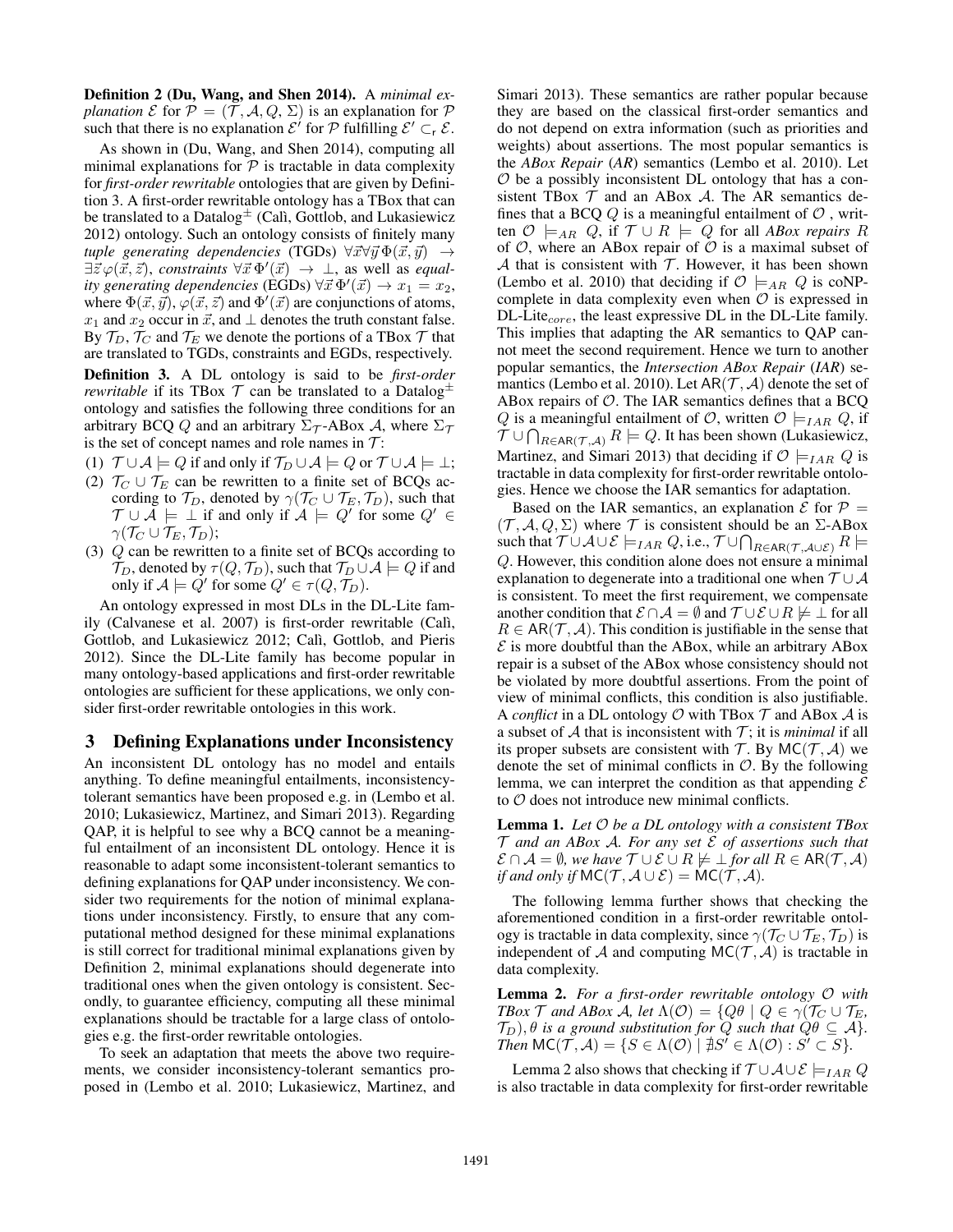ontologies, because when  $T$  is consistent, we have

 $\bigcap_{R\in{\sf AR}({\cal T}, {\cal A}\cup {\cal E})}R{=}( {\cal A}\cup {\cal E})\setminus \bigcup_{R\in{\sf AR}({\cal T}, {\cal A}\cup {\cal E})}(( {\cal A}\cup {\cal E})\setminus R)$  $=({\cal A}\cup{\cal E})\setminus\bigcup_{S\in\mathsf{MC}({\cal T},\cal A\cup\cal E)}S$  .

By combining the above conditions, we propose the following notion of *IAR-explanations*.

**Definition 4.** Given an instance  $\mathcal{P} = (\mathcal{T}, \mathcal{A}, Q, \Sigma)$  of QAP where  $\mathcal T$  is consistent, an *IAR-explanation*  $\mathcal E$  for  $\mathcal P$  is a  $\Sigma$ -ABox such that  $\mathcal{T} \cup \mathcal{A} \cup \mathcal{E} \models_{IAR} Q, \mathcal{E} \cap \mathcal{A} = \emptyset$  and  $\mathcal{T} \cup$  $\mathcal{E} \cup R \not\models \bot$  for all  $R \in AR(\mathcal{T}, \mathcal{A})$ .

We call an IAR-explanation  $\mathcal E$  for  $\mathcal P$  *minimal* if there is no IAR-explanation  $\mathcal{E}'$  for  $\mathcal{P}$  such that  $\mathcal{E}' \subset_{\mathsf{r}} \mathcal{E}$ . Below we show that minimal IAR-explanations degenerate into traditional ones when the given ontology is consistent.

**Proposition 1.** Let  $P = (T, A, Q, \Sigma)$  where  $T \cup A$  is con*sistent. Then the set of minimal IAR-explanations for* P *is the same as the set of minimal explanations for* P *given by Definition 2.*

For a BCQ  $Q$ , let pred $(Q)$  denote the set of concept names and role names appearing in  $Q$ , and bipart $(Q)$  denote the set of different bipartitions of  $Q$ , where a bipartition of  $Q$  is a tuple of two BCQs  $(Q_1, Q_2)$  such that  $Q_1 \cap Q_2 = \emptyset$  and  $Q_1 \cup Q_2 = Q$ . Given an arbitrary set S of IAR-explanations, let reduce<sub>r</sub>( $S$ ) denote the set of IAR-explanations obtained from  $\{\mathcal{E} \in \mathcal{S} \mid \exists \mathcal{E}' \in \mathcal{S} : \mathcal{E}' \subset_{r} \mathcal{E}\}$  by deleting all duplicate IAR-explanations up to renaming of fresh individuals. By using bipartitions we develop a method for computing all minimal IAR-explanations in a first-order rewritable ontology. The following theorem shows this method together with its correctness and tractability in data complexity.

**Theorem 1.** *Given*  $P = (T, A, Q, \Sigma)$  *where*  $T \cup A$ *is a first-order rewritable ontology and* T *is consistent, let*  $\Xi(\mathcal{P}) = \{Q_1 \sigma \theta \mid Q' \in \tau(Q, \mathcal{T}_D), (Q_1, Q_2) \in$  ${\sf bipart}(Q'), {\sf pred}(Q_1) \ \subseteq \ \Sigma, \sigma \ \textit{ is a ground substitution for}$  $Q_2$  *such that*  $Q_2 \sigma \subseteq A \setminus \bigcup_{S \in \mathsf{MC}(\mathcal{T}, \mathcal{A})} S$ *, and*  $\theta$  *is a ground substitution for*  $Q_1 \sigma$  *such that*  $Q_1 \sigma \theta \cap A = \emptyset$  *and*  $MC(\mathcal{T}, \mathcal{A} \cup Q_1 \sigma \theta) = MC(\mathcal{T}, \mathcal{A})$ *. Then the set of minimal IAR-explanations for*  $P$  *is* reduce<sub>r</sub>( $\Xi(P)$ ) *up to renaming of fresh individuals, and can be computed in polynomial time in data complexity.*

## 4 Exploiting Preference Information

There may be a large number of minimal IAR-explanations for a BCQ, as shown in (Du, Wang, and Shen 2014) for traditional minimal explanations. For practicality, it is needed to reduce the number of explanations to be computed. Thus, we propose to use preference information on minimal (IAR-) explanations. Given a precedence relation  $\preceq$  between explanations, we consider computing  $\preceq$ -*minimal* ones, defined below, among minimal explanations.

**Definition 5.** Let  $\leq$  be a precedence relation between (IAR-) explanations for  $P$ . A minimal (IAR-) explanation E for P is said to be  $\preceq$ -minimal if for all minimal (IAR-) explanations  $\mathcal{E}'$  for  $\mathcal{P}, \mathcal{E}' \preceq \mathcal{E}$  implies  $\mathcal{E} \preceq \mathcal{E}'$ .

One concrete precedence relation, written  $\subseteq$ <sub>s</sub> here, is proposed in (Du, Wang, and Shen 2014), where we say  $\mathcal{E}' \subseteq_{\mathbf{s}} \mathcal{E}$ for two explanations  $\mathcal{E}'$  and  $\mathcal{E}$  if there is a substitution  $\theta$ 

for  $\mathcal{E}'$  such that  $\mathcal{E}'\theta \subseteq \mathcal{E}$ . The  $\subseteq$ <sub>s</sub>-minimal explanations in a consistent DL ontology are called *representative explanations* in (Du, Wang, and Shen 2014). It has been shown that the number of representative explanations can often be much smaller than that of minimal explanations. However, sometimes the number of representative explanations can still be so large that computing all representative explanations cannot be done in hours (Du, Wang, and Shen 2014). Hence we further consider special  $\preceq$ -minimal explanations. According to Occam's razor, it is natural to consider  $\preceq$ -*cminimal* explanations defined below.

**Definition 6.** A  $\preceq$ -minimal (IAR-) explanation  $\mathcal E$  for  $\mathcal P$  is said to be  $\preceq$ -*cminimal* if for all  $\preceq$ -minimal (IAR-) explanations  $\mathcal{E}'$  for  $\mathcal{P}, |\mathcal{E}| \leq |\mathcal{E}'|$ .

By Proposition 1,  $\preceq$ -minimal IAR-explanations and  $\preceq$ cminimal IAR-explanations also degenerate into  $\preceq$ -minimal explanations and  $\preceq$ -cminimal explanations, respectively, when the given ontology is consistent.

The simple example given in Section 1 shows that it is hard to compute all  $\subseteq$ s-cminimal IAR-explanations without computing all  $\subseteq$ <sub>s</sub>-minimal ones beforehand. To achieve more efficient computational methods, we consider other  $\preceq$ . We observe that if  $\mathcal{E}_2 \not\preceq \mathcal{E}_1$  whenever  $|\mathcal{E}_1| < |\mathcal{E}_2|$ , then checking if an IAR-explanations is  $\preceq$ -cminimal need not consider IAR-explanations with larger cardinalities. Consider why  $\mathcal{E}_4 \subseteq_{\mathbf{s}} \mathcal{E}_1$  for  $\mathcal{E}_4 = \{r(a, u_1), r(u_1, u_2)\}\$  and  $\mathcal{E}_1 = \{r(a, a)\}\$  given by the example in Section 1. The proof of  $\mathcal{E}_4 \subseteq_{\mathbf{s}} \mathcal{E}_1$  relies on a substitution  $\theta = \{u_1 \mapsto a, u_2 \mapsto a\}$ such that  $|\mathcal{E}_4 \theta| < |\mathcal{E}_4|$ , which is not as intuitive as substitutions  $\sigma$  such that  $|\mathcal{E}_4 \sigma| = |\mathcal{E}_4|$ . Hence we introduce the notion of *cardinality-preserving* substitutions. A cardinalitypreserving substitution  $\theta$  for an explanation  $\mathcal E$  is a substitution for  $\mathcal E$  such that  $|\mathcal E \theta| = |\mathcal E|$ . We propose another concrete precedence relation  $\subseteq_{\text{cps}}$ , where we say  $\mathcal{E}' \subseteq_{\text{cps}} \mathcal{E}$  if there is a cardinality-preserving substitution  $\theta$  for  $\mathcal{E}'$  such that  $\mathcal{E}'\theta \subseteq \mathcal{E}$ . It can be seen that  $\mathcal{E}' \not\subseteq_{\text{cps}} \mathcal{E}$  if  $|\mathcal{E}| < |\mathcal{E}'|$ . The following lemma shows that checking if an IAR-explanation is  $\subseteq_{\text{cps}}$ -minimal needs to consider only  $\subseteq_{\text{cps}}$ -minimal IARexplanations with equal or smaller cardinalities.

**Lemma 3.** By  $\mathcal{E}' \subset_{\text{cps}} \mathcal{E}$  we simply denote  $\mathcal{E} \subseteq_{\text{cps}} \mathcal{E}'$  and  $\mathcal{E}' \nsubseteq_{\textsf{cps}} \mathcal{E}$ . An IAR-explanation  $\mathcal{\hat{E}}$  for  $\mathcal{P}$  is  $\subseteq_{\textsf{cps}}$ -minimal if and only if there is no  $\subseteq_{\mathsf{cps}}$ -minimal IAR-explanation  $\mathcal{E}'$  for P such that  $|\mathcal{E}'| \leq |\mathcal{E}|$  and  $\mathcal{E}' \subset_{\text{cps}} \mathcal{E}$ .

Checking if an IAR-explanation is  $\subseteq_{\text{cos}}$ -cminimal also needs to consider only  $\subseteq_{\mathsf{cos}}$ -minimal IAR-explanations with equal or smaller cardinalities, because a  $\subseteq_{\text{cps}}$ -minimal IARexplanation  $\mathcal E$  is  $\subseteq_{\text{cps}}$ -cminimal if and only if there is no  $\subseteq_{\text{cps}}$ -minimal IAR-explanation  $\mathcal{E}'$  such that  $|\mathcal{E}'| < |\mathcal{E}|$ .

# 5 Computing all  $\subseteq_{\text{cps}}$ -cminimal Explanations

Given an instance  $\mathcal{P} = (\mathcal{T}, \mathcal{A}, Q, \Sigma)$  of QAP, where  $\mathcal{T} \cup \mathcal{A}$  is a first-order rewritable ontology and  $T$  is consistent, we develop a level-wise method for computing all  $\subseteq_{\text{cps}}$ -cminimal IAR-explanations for  $P$ . At level k, this method computes a set of IAR-explanations for  $\mathcal P$  containing all  $\subseteq_{\text{cos}}$ -minimal IAR-explanations for  $P$  that have the same cardinality k. We exploit *restrictive substitutions* to avoid generating IAR-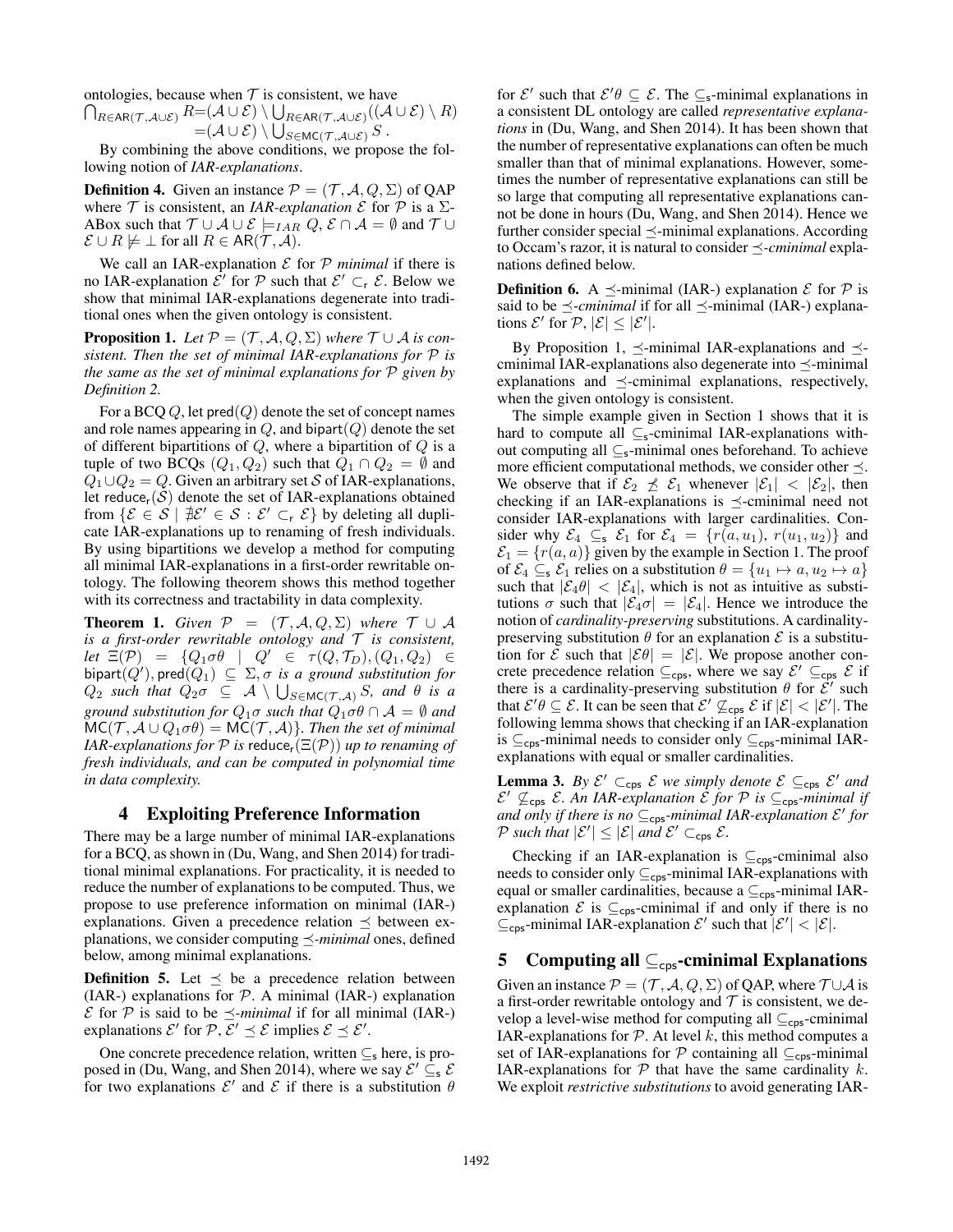explanations that are not  $\subseteq_{\text{cps}}$ -minimal. A ground substitution σ for a BCQ Q is called a *restrictive substitution* for  $Q$  in  $P$  if it maps variables to fresh individuals not in  $P$  or existing individuals in  $Q$  only. Let reduce<sub>cps</sub>(S) denote the set of IAR-explanations obtained from  $\{\mathcal{E} \in \mathcal{S} \mid \exists \mathcal{E}' \in \mathcal{S} :$  $\mathcal{E}' \subset_{\text{cps}} \mathcal{E}$  by deleting all duplicate IAR-explanations up to renaming of fresh individuals. The following lemma shows the process performed at level  $k$  and its correctness.

**Lemma 4.** Let  $\Phi(\mathcal{P},k)$  =  $\{Q_1 \sigma \theta \mid Q' \in \mathcal{Q}\}$  $\tau(Q,\mathcal{T}_D),(Q_1,Q_2) \;\;\in\;\; {\mathsf{bipart}}(Q'), {\mathsf{pred}}(Q_1) \;\; \subseteq\; \Sigma, \sigma \;\; \text{is}$ *a* ground substitution for  $Q_2$  such that  $Q_2 \sigma \subseteq \mathcal{A} \setminus \mathcal{A}$  $\bigcup_{S \in \mathsf{MC}(\mathcal{T}, \mathcal{A})} S$ , and  $\theta$  is a restrictive substitution *for*  $Q_1 \sigma$ *in* P *such that*  $|Q_1 \sigma \theta| = k$ ,  $Q_1 \sigma \theta \cap A = \emptyset$  *and*  $MC(\mathcal{T}, A \cup$  $Q_1 \sigma \theta$  = MC(T, A)}. Then reduce<sub>cps</sub>( $\Phi$ (P, k)) *is a set of IAR-explanations for*  $P$  *containing all different* ⊆<sub>cps</sub>*minimal IAR-explanations*  $\mathcal E$  *for*  $\mathcal P$  *such that*  $|\mathcal E| = k$  *up to renaming of fresh individuals.*

Let maxc( $P$ ) denote the maximum cardinality of BCQs in  $\tau(Q, \mathcal{T}_D)$ . To compute all  $\subseteq_{\text{cps}}$ -cminimal IAR-explanations for P, we can compute reduce<sub>cps</sub>( $\Phi(\mathcal{P}, k)$ ) for k increasing from 0 to maxc( $P$ ). Once we find some k such that reduce<sub>cps</sub>( $\Phi(\mathcal{P}, k)$ )  $\neq \emptyset$ , we can output reduce<sub>cps</sub>( $\Phi(\mathcal{P}, k)$ ) as the set of  $\subseteq_{\text{cps}}$ -cminimal IAR-explanations for  $P$ . The correctness and tractability (in data complexity) of this levelwise method are shown in the following theorem.

**Theorem 2.** Let  $k_m = \min\{k \mid 1 \leq k \leq \max(\mathcal{P}),\}$ reduce<sub>cps</sub>( $\Phi(\mathcal{P}, k)$ )  $\neq \emptyset$ *}. Then the set of*  $\subseteq_{\mathsf{cps}}\text{-}cminimal$ *IAR-explanations for*  $P$  *is* reduce<sub>cps</sub>( $\Phi(P, k_m)$ ) *up to renaming of fresh individuals, and can be computed in polynomial time in data complexity.*

In the level-wise method, any element of  $\Phi(\mathcal{P}, k_m)$  cannot be output before the final reduce<sub>cps</sub> filter. To make explanations output as early as possible, we introduce an important optimization called the *prompt-output* optimization. At level k, we compute  $\Phi(\mathcal{P}, k)$  in a BCQ-wise manner. For a rewritten BCQ  $\overline{Q}'$  in  $\tau(Q, \mathcal{T}_D)$ , we first compute the set S of IAR-explanations in  $\overline{\Phi}(\mathcal{P},k)$  that are derived from  $Q'$ , then compute reduce<sub>cps</sub>(S) and for every  $\mathcal{E} \in \text{reduce}_{\text{cps}}(\mathcal{S}),$ check if  $\mathcal E$  is a ground instance of some subset of some BCQ  $Q''$  in  $\tau(Q, \mathcal{T}_D)$  other than  $Q'$ ; if so, we store  $\mathcal{E}$ , otherwise we promptly output  $\mathcal E$  as a  $\subseteq_{\text{cps}}$ -cminimal IAR-explanation. At last, a final reduce<sub>cps</sub> filter is performed on all stored IARexplanations. This optimization together with its correctness are formalized in the following theorem.

**Theorem 3.** Suppose there is no  $\subseteq_{\text{cps}}$ -minimal IAR*explanation*  $\mathcal E$  *for*  $\mathcal P$  *such that*  $|\mathcal E| < k$ *. Let*  $Q'$  *be a BCQ*  $\hat{\ln \tau}(Q, \mathcal{T}_D)$  and  $\Psi(\mathcal{T}, \mathcal{A}, Q', \Sigma, k) = \{Q_1 \sigma \theta \mid (Q_1, Q_2) \in$  ${\sf bipart}(Q'), {\sf pred}(Q_1) \ \subseteq \ \Sigma, \sigma \ \textit{ is a ground substitution for}$  $Q_2$  *such that*  $Q_2 \sigma \subseteq A \setminus \bigcup_{S \in \mathsf{MC}(\mathcal{T}, \mathcal{A})} S$ *, and*  $\theta$  *is a restrictive substitution for*  $Q_1 \sigma$  *in*  $P$  *such that*  $|Q_1 \sigma \theta| = k$ *,*  $Q_1 \sigma \theta \cap A = \emptyset$  and  $MC(\mathcal{T}, A \cup Q_1 \sigma \theta) = MC(\mathcal{T}, A)$ . *Then,*  $\mathcal{E} \in \text{reduce}_{\text{cps}}(\Psi(\mathcal{T}, \mathcal{A}, Q', \Sigma, k))$  *is a*  $\subseteq_{\text{cps}}\text{-}cminimal$ *IAR-explanation for*  $\mathcal P$  *if there is no*  $Q''\in \tau(Q,\mathcal T_D)\setminus\{Q'\}$ *and ground substitution*  $\theta$  *for*  $Q''$  *such that*  $\mathcal{E} \subseteq Q''\theta$ .

Table 1: The statistics about test ontologies

| Ontology                           | #C | #R | #TA | #AA                          | #I                         |
|------------------------------------|----|----|-----|------------------------------|----------------------------|
| $Seminter+0\sim$<br>$Semintec+400$ | 60 | 16 | 203 | $65.240\sim$<br>65.795       | $17,941\sim$<br>18,096     |
| $LUBM10+0\sim$<br>$LUBM10+400$     | 43 | 32 | 158 | $1.311.409\sim$<br>1.311.982 | $207,426\sim$<br>207,599   |
| $LUBM1+400\sim$<br>LUBM100+400     | 43 | 32 | 158 | $102,707 \sim$<br>13,825,027 | $17,174 \sim$<br>2,179,956 |

Note: #C/#R/#TA/#AA/#I is the number of concept names/role names/axioms in the TBox/assertions in the ABox/individuals.

#### 6 Experimental Evaluation

We implemented the proposed method with the promptoutput optimization in Java, using the Requiem (Pérez-Urbina, Motik, and Horrocks 2010) API for query rewriting and the MySQL system to store and access ABoxes. Six benchmark ontologies that are almost first-order rewritable were used. One is Semintec and the others are LUBMn  $(n = 1, 5, 10, 50, 100)$  from the Lehigh University Benchmark (Guo, Pan, and Heflin 2005), where  $n$  is the number of universities. We removed a few axioms that Requiem cannot handle, making all ontologies first-order rewritable. Since  $LUBMn$  has no constraints in the TBox and cannot be made inconsistent by adding assertions, we added to LUBMn disjointness axioms for every two sibling concept names in the concept hierarchy of the LUBM TBox whenever these two concept names have no common instances in any LUBMn. All modified ontologies are still consistent, hence we used the Injector tool provided by (Du, Qi, and Shen 2013) to insert conflicts. By  $O+m$  we denote the ontology obtained from  $O$  by inserting m conflicts. We generated Semintec+m and LUBM10+ $m$  ( $m = 0, 100, 200, 300, 400$ ) to test the method against different number of conflicts, and generated LUBM $n + 400$  ( $n = 1, 5, 10, 50, 100$ ) to test the method against different number of universities. The statistics of test ontologies are given in Table 1. All experiments were conducted on a laptop having Dual-Core 2.20GHz CPU and 4GB RAM, with the maximum Java heap size set to 1GB.

For each Semintec+ $m$  ontology, we used the same 50 BCQs as observations, where ten BCQs were randomly generated from each of the five benchmark conjunctive queries (CQs) of Semintec given in (Du, Qi, and Shen 2013). None of the generated BCQs is entailed by Semintec $+0$ . Moreover, appending any of them to Semintec $+0$  does not render Semintec+0 inconsistent. For each LUBM $n+m$  ontology, we used the same 140 BCQs as observations, where ten BCQs were randomly generated from each of the 14 benchmark CQs of LUBM given in (Guo, Pan, and Heflin 2005). None of the generated BCQs is entailed by  $LUBM1+0$ . Moreover, appending any of them to LUBM1+0 does not render LUBM1+0 inconsistent. Let Gk denote the set of BCQs generated from the  $k^{th}$  benchmark CQ. We set all concept names and role names as abducible predicates.

Our implementation handles one ontology by two phases. In the first phase, it computes all minimal conflicts. In the second phase, it handles all generated BCQs in turn by reusing minimal conflicts. We set a time limit of 1000 seconds for handling one BCQ. The main results are provided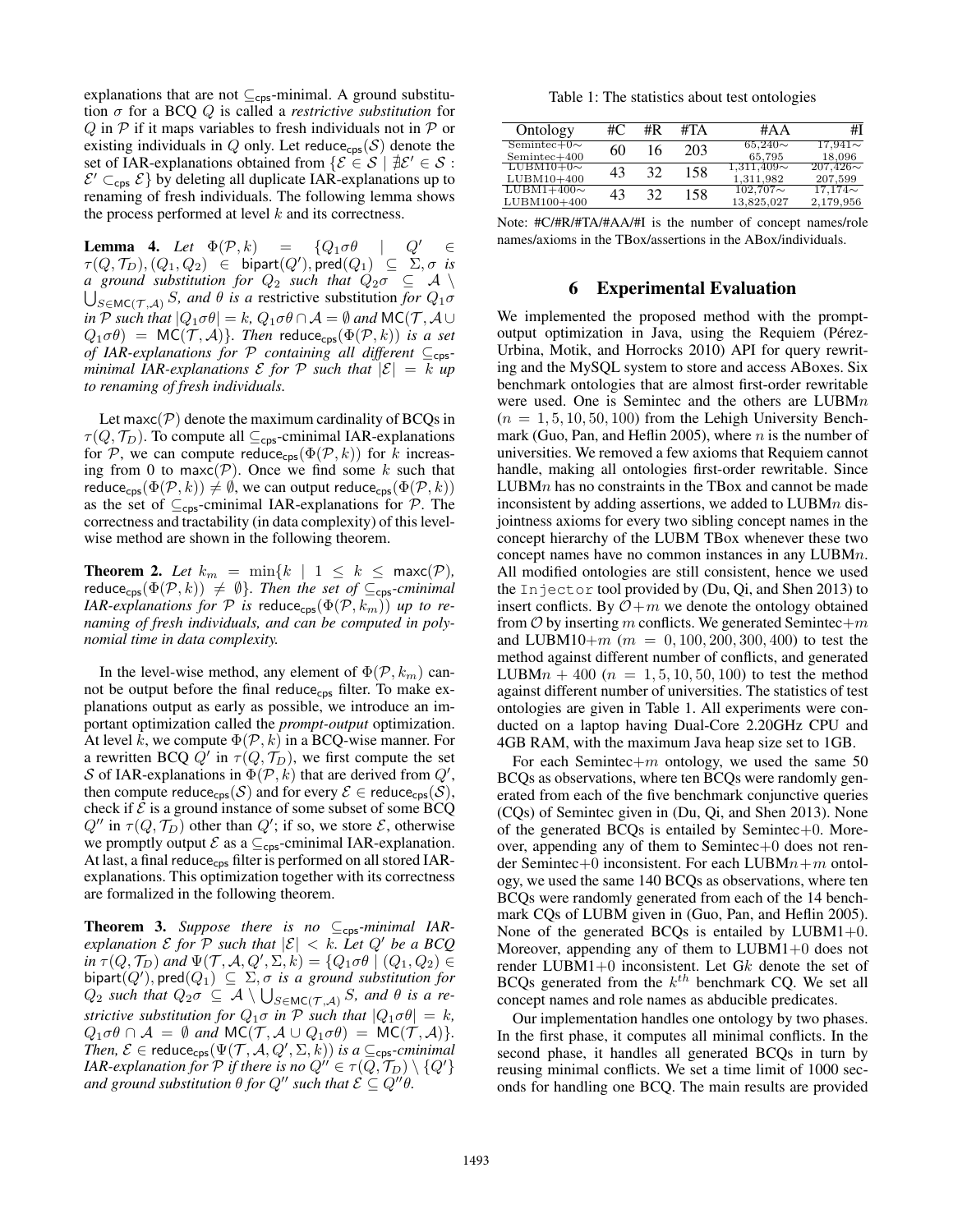in Figure 1, where the curves named MC show the execution time for computing all minimal conflicts in the first phase, and the other curves show the statistics in the second phase.

A curve named Gk in Part (a) shows the average execution time for computing all  $\subseteq_{\text{cps}}$ -cminimal IAR-explanations for a BCQ in  $Gk$  on Semintec+m against increasing number  $m$  of conflicts. While the execution time for computing all minimal conflicts increases with the number of conflicts, the execution time for handling a BCQ does not; especially, for each of G3, G4 and G5 the average execution time is rather stable when the number of conflicts increases. Each curve Gk in Part (b) shows the average execution time for computing all  $\subseteq_{\text{cps}}$ -cminimal IAR-explanations for a BCQ in Gk on LUBM10+ $m$  against increasing number  $m$  of conflicts, where the execution time for a BCQ in G9 does not include that for rewriting the BCQ. The time for rewriting a BCQ in G9 is quite long (about 2100 seconds) possibly due to some issues in Requiem. In general handling a BCQ either takes a rather stable time or has a similar scalability as computing all minimal conflicts. The failure cases for G6 and G8 are caused by a large number of  $\subseteq_{\text{cos}}$ cminimal IAR-explanations. This can be verified by Part (c), which shows the average number of  $\subseteq_{\text{cps}}$ -cminimal IARexplanations output within 1000 seconds in failure cases. These results show that the proposed method is efficient in computing  $\subseteq_{\mathsf{cos}}$ -cminimal IAR-explanations, while this efficiency is only slightly affected by the number of conflicts.

Each curve  $Gk$  in Part (d) shows the average execution time for computing all  $\subseteq_{\text{cps}}$ -cminimal IAR-explanations for a BCQ in Gk on  $LUBMn+400$  against increasing number n of universities, where the execution time for a BCQ in G9 does not include that for rewriting the BCQ. In G6, G8 and G9, there exist BCQs that cannot be handled in 1000 seconds on some test ontologies. Part (e) shows the average number of  $\subseteq_{\text{cps}}$ -cminimal IAR-explanations output within 1000 seconds in failure cases. It can be seen that all failure cases are caused by too many  $\subseteq_{\text{cps}}$ -cminimal IAR-explanations to be computed. But in all failure cases, our method still outputs tens of thousands of  $\subseteq_{\text{cps}}$ -cminimal IAR-explanations in 1000 seconds. In general, handling a BCQ has a similar scalability as computing all minimal conflicts and scales well to large ontologies. In particular, most BCQs are handled in 100 seconds even on LUBM100+400. These results show that the proposed method is rather efficient and scales to tens of millions of assertions.

# 7 Related Work

By now there are only a few studies on ABox abduction. The complexity for QAP is systematically studied in (Calvanese et al. 2013), but no method for computing all minimal explanations is provided there. The problem of computing all minimal explanations is initially addressed in (Klarman, Endriss, and Schlobach 2011), but the method proposed there may not terminate since the size of a minimal explanation in their sense can be infinite. This termination issue is addressed in (Du et al. 2011a) by introducing abducible predicates that are concept or role names to guarantee finiteness of minimal explanations. Accordingly, a sound and possibly



Figure 1: Experimental results for the proposed method

incomplete method is proposed there to compute all minimal explanations. The method is then extended to handle more kinds of abducible predicates that can be arbitrary concepts (Du et al. 2012). A first tractable (in data complexity) method is proposed in (Du, Wang, and Shen 2014) to compute exactly all minimal explanations for QAP. The method brings some basic ideas to this work, such as restricting the given ontology to be first-order rewritable, but it is unable to handle inconsistency. Differing from existing approaches to ABox abduction, our proposal is able to coherently handle both consistent and inconsistent ontologies while still allowing efficient computation of all minimal explanations.

#### 8 Conclusion and Future Work

In this work we have proposed an approach to ABox abduction over inconsistent DL ontologies. There are three main contributions. First of all, we proposed the notion of IAR-explanations for BCQs in a possibly inconsistent DL ontology whose TBox is consistent. Minimal IARexplanations degenerate into traditional ones when the given ontology is consistent, while computing all of them is tractable in data complexity for first-order rewritable ontologies. Secondly, for practicality we proposed to use preference information on IAR-explanations and introduced a new type of preferred explanations, called  $\subseteq_{\text{cps}}$ -cminimal IAR-explanations. These explanations can be computed in a more efficient way than  $\subseteq$ <sub>s</sub>-cminimal IAR-explanations, which correspond to representative explanations (Du, Wang, and Shen 2014) that have the minimum cardinality. Finally,